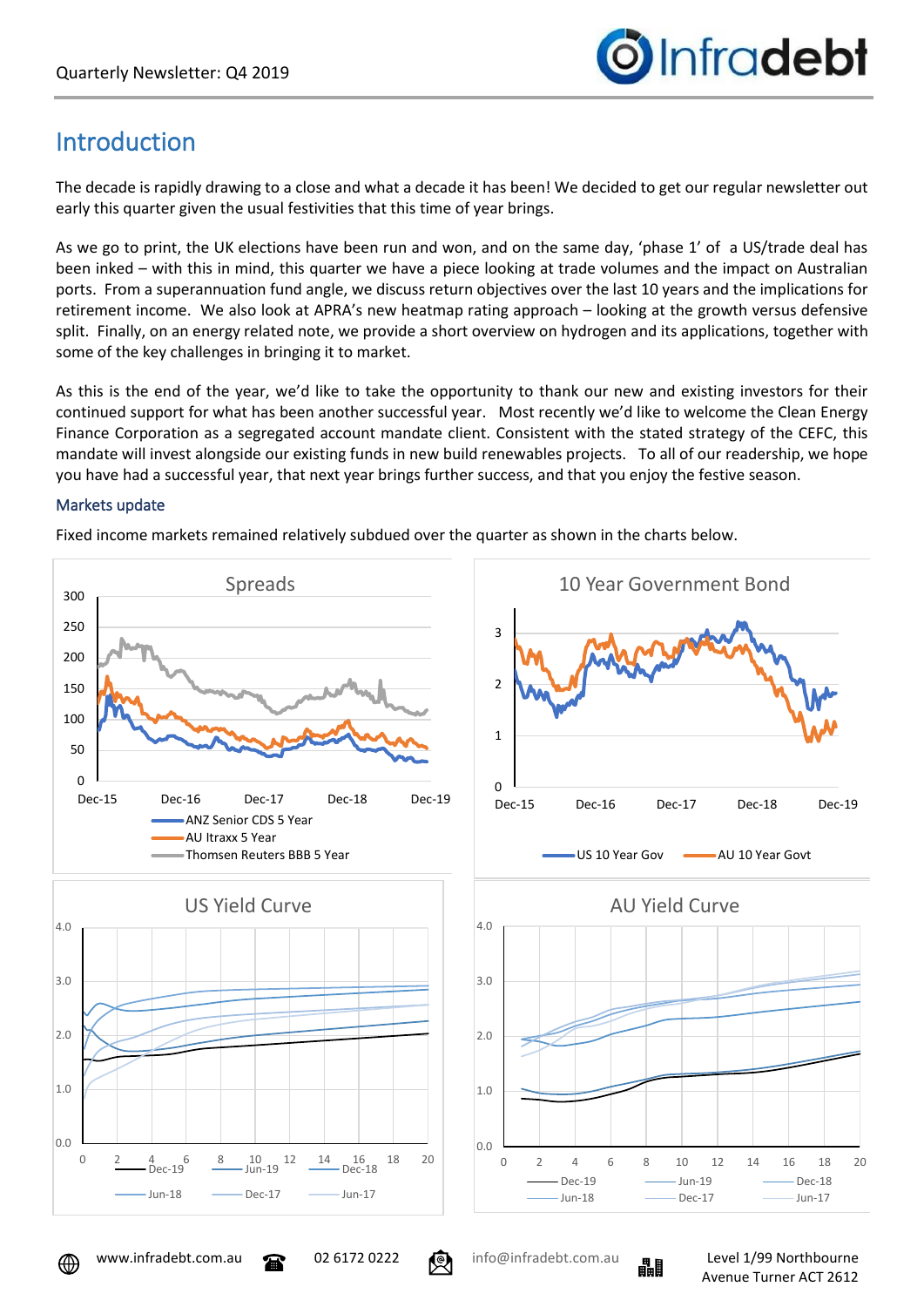

### New issuance and refinancing

| Date          | Borrower                                          | Instrument  | Size (m) | Term (Yrs)     | Curr.      | Pricing/Notes    |  |
|---------------|---------------------------------------------------|-------------|----------|----------------|------------|------------------|--|
| <b>Dec 19</b> | Canberra Data<br>Centres                          | Loan        | \$1,500  | 5              | <b>AUD</b> | Refinance        |  |
| <b>Dec 19</b> | <b>Trundle and Peak</b><br><b>Hill Solar Farm</b> | Loan        | \$9      | 5              | <b>AUD</b> | Construction     |  |
| <b>Nov 19</b> | Port of Portland                                  | Loan        | \$78     | $\overline{7}$ | <b>AUD</b> | Refinance        |  |
| <b>Nov 19</b> | Tas Gas                                           | Loan        | \$200    | 3/5            | <b>AUD</b> | Acquisition      |  |
| <b>Nov 19</b> | Jemalong and<br><b>Kidston Solar</b>              | Loan        | \$175    |                | <b>AUD</b> | Construction     |  |
| Nov 19        | <b>Transgrid Services</b>                         | Loan        | \$355    | 5              | <b>AUD</b> | Refinance        |  |
| <b>Nov 19</b> | Transurban                                        | Loan        | \$1,650  | 3/5            | <b>AUD</b> | Refinance        |  |
| <b>Nov 19</b> | Kennedy Solar<br>and Battery                      | Loan        | \$93     |                | <b>AUD</b> |                  |  |
| <b>Nov 19</b> | <b>NT Airports</b>                                | Loan        | \$150    |                | <b>AUD</b> | Refinance        |  |
| <b>Nov 19</b> | <b>Wellington Solar</b>                           | Loan        | \$270    |                | <b>AUD</b> | Construction     |  |
| <b>Nov 19</b> | Port of Melbourne                                 | <b>Bond</b> | \$375    | $\overline{7}$ | <b>AUD</b> | Refinance. 2.45% |  |
| <b>Nov 19</b> | Ausgrid                                           | <b>Bond</b> | \$240    | $\overline{7}$ | <b>AUD</b> | Refinance. 2.25% |  |
| Oct 19        | <b>Atira Student</b><br>Accommodation             | Loan        | \$340    | 2/3            | <b>AUD</b> | Acquisition      |  |
| Oct 19        | Yandin Wind Farm                                  | Loan        | \$366    |                | <b>AUD</b> | Construction     |  |
| Oct 19        | Lane Cove Tunnel                                  | Loan        | \$326    | 5              | <b>AUD</b> | Refinance        |  |
| Oct 19        | <b>United Energy</b>                              | Bond        | \$205    | $\overline{7}$ | <b>AUD</b> | Refinance. 2.20% |  |

### Equity and other news

- Tilt Renewables has sold the 270 MW Snowtown 2 Wind Farm in South Australia to Palisade and First State Super for \$1.07 billion. Snowtown 2 was commissioned in 2014 and has a long-term power purchase contract with Origin Energy until 2030 with a five year extension options.
- AMP Capital has acquired 50% of the 420 MW Macarthur Wind Farm from Malakoff Corporation. The wind farm's output is contracted to AGL who pay an availability payment. The project has a similar risk profile to an AGL bond. Morrison's owns the other 50% of Macarthur Wind Farm.
- ICG has acquired the Tas Gas Networks as part of the acquisition of Enwave from Brookfield for \$420 million. Tas Gas Networks comprises an 837km network of gas pipelines across Tasmania and is the second largest gas retailer in Tasmania.
- In the student accommodation sector, Scape has purchased the Atira portfolio for \$680 million and the Urbanest portfolio for \$2.0 billion. The Atira portfolio is around 3,500 beds and is a former Goldman Sachs and



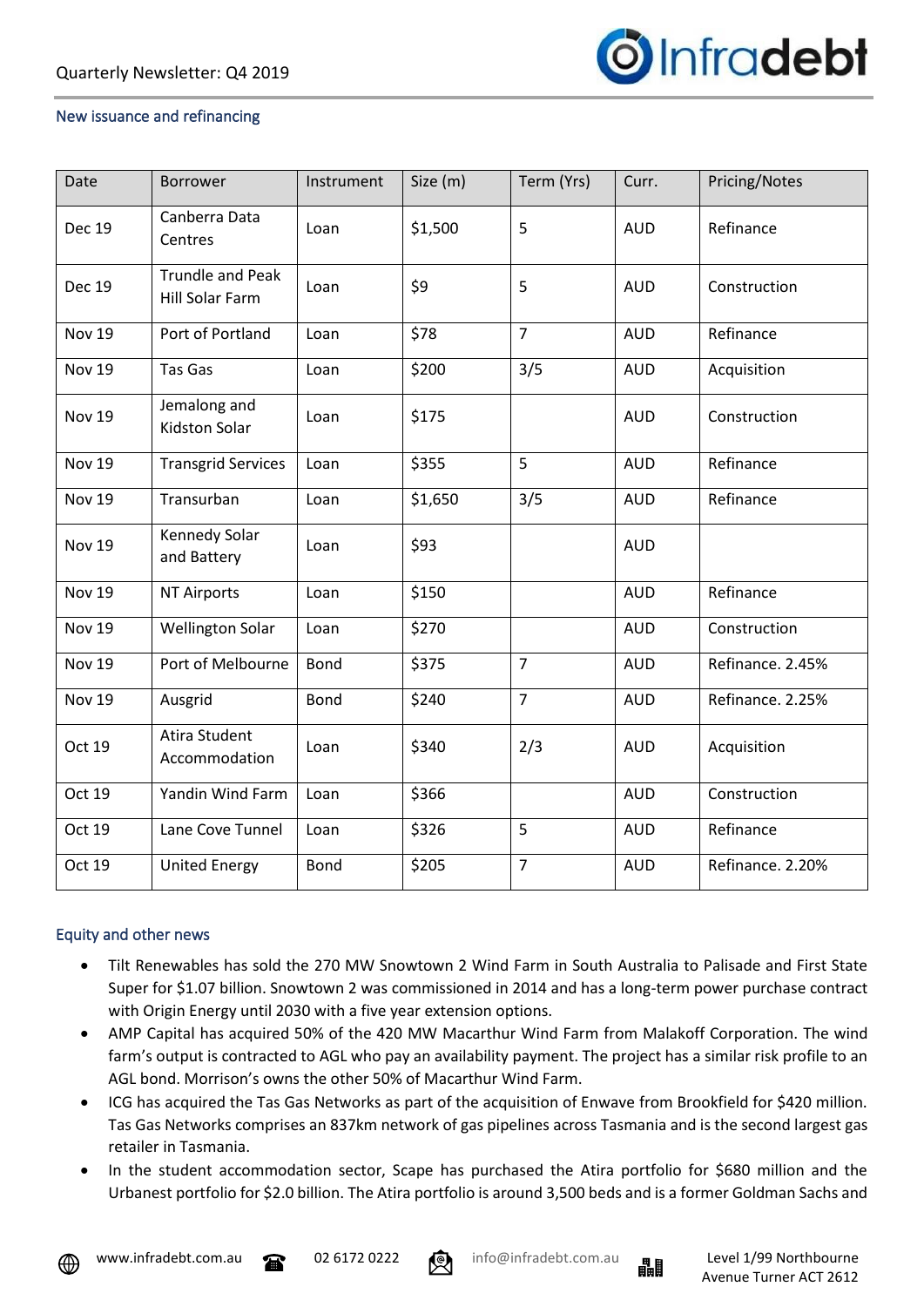

Blue Sky joint venture investment. The Urbanest portfolio contains 6,805 beds across student dorms in the major capital cities.

- QIC and Schiphol have acquired a 70% stake in Hobart Airport. This represented an exit by Macquarie's Global Infrastructure Fund and a partial selldown by Tasplan Super (from 49.9% to 30%). Subsequently Tasplan has merged with MTAA Super. Pricing of the sale has not been disclosed.
- Caisse de depot et placement de Quebec (CDPQ) has acquired an approximately 25% stake in the Sydney Metro Northwest PPP for a disclosed sale price of A\$167 million. This represented an exit from the transaction by Partners Group and Palisade.
- AMP's Community Infrastructure fund purchased a 40% stake in the Auckland Prison PPP. This adds to the Community Infrastructure Fund's existing prisons investment – the Kalgoorlie Eastern Goldfields Regional Prison.
- Federation asset management recently a 18.4% stake in listed Windfarm developer and operator Windlab (ASX:WND). The acquisition is a substantive stake in Windlab, it will be interesting to watch what Federation chooses to do with this position going forward.
- Energy Australia has decided to delay execution of its PPA with Genex to take power from the Kidston pump hydro project. Energy Australia publicly stated that they wanted more work to be undertaken before committing to the offtake. It's not clear from media reports as to where the issues are, but this has been quite a blow for Genex.

# Hydrogen Economy/Green Hydrogen

Hydrogen has been attracting a lot of attention from policy makers recently. This has included the adoption of a National Hydrogen Strategy by COAG in November. This article attempts to provide a quick primer on hydrogen and what investors in the energy infrastructure space need to know.

# What is it?

Hydrogen is the most abundant gas in the universe (in fact shortly after the big bang hydrogen and helium were practically the only two elements). Hydrogen makes up 75% of the universe (by weight) or 90% by number of atoms. However, it was only recognised as a unique element by Henry Cavendish in 1766.

Hydrogen can be burnt or mixed with oxygen to create heat or electricity (using a fuel cell) with water (H2O) as the only emission (and, in particular, no CO2 or other greenhouse gas emissions).

Hydrogen can be produced using electrolysis (that is using electricity – which could be renewable electricity) or through steam reformation of natural gas. When produced with renewable electricity, (so called green hydrogen) this represents a CO2 emissions free form of energy production.

### Why the interest in hydrogen?

For countries with limited domestic renewable resources, who have typically relied on imported coal, oil and natural gas for energy, hydrogen is an obvious replacement fuel. Examples are countries like Japan or South Korea – whose relatively small land masses and high population levels mean that it would be difficult to decarbonise their energy mix using locally based renewable energy. For these countries, de-carbonisation will effectively rely on a fuel mix shift: to green hydrogen, on CO2 recapture for existing fuels (which is struggling from a cost/technical viability perspective), or the direct importation of renewable electricity via sub-sea cables.

One attraction of hydrogen is the potential to tap into existing transportation and distribution infrastructure for liquified natural gas (LNG). Hydrogen is quite similar to LNG and can be liquified (albeit at a significant energy cost). The capacity to leverage existing supply chains and infrastructure is very attractive from a transition cost perspective.









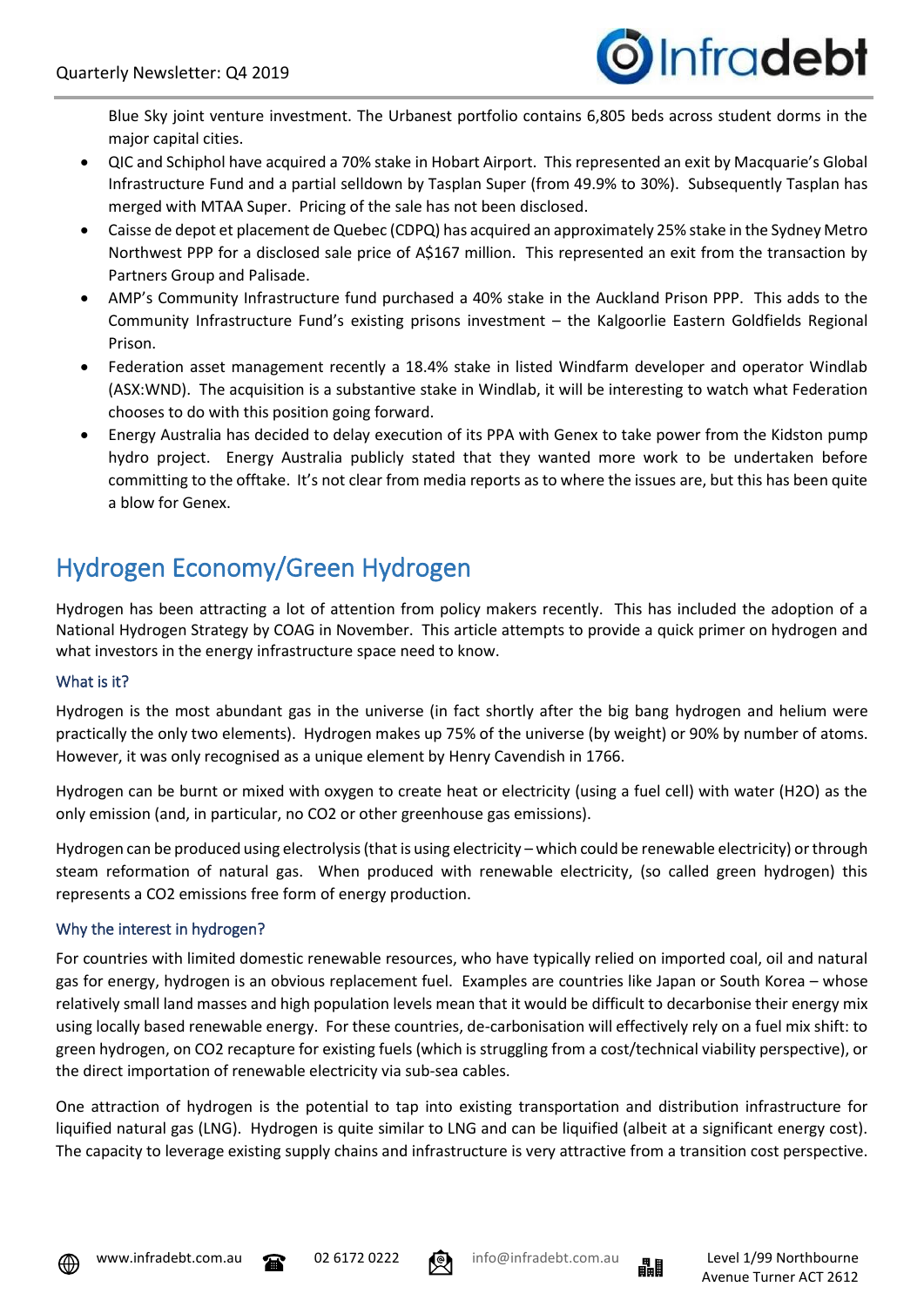A further attraction is that hydrogen based electricity supplies are potentially dispatchable. That is, you can think of hydrogen as stored variable renewable energy (VRE) and, thus, can be used to provide dispatchability to an energy grid.

Once liquified, hydrogen has a very high energy density. 1kg of liquefied hydrogen contains 120 MJ of energy. By contrast, petrol has an energy density of 44 MJ per kilogram. Lithium ion batteries have an energy density of around 1 MJ per kilogram. Energy density is a big issue for electric vehicles. While battery powered passenger vehicles are achieving reasonable driving ranges for domestic use – the low energy density of batteries mean these technologies don't scale up well for heavy transport such as long-distance trucking. Given its very high energy density, hydrogen is a more creditable fuel for trucks than current battery technologies.

For Australia – fossil fuel exports are a very substantial share of national income. Given our comparative advantages in hydrogen (low land costs, great solar and wind resources, existing relationships as an energy supplier to Asia) we should be aiming to be a major player in this space. The potential for Australia to shift from being a fossil fuel exporter to a green energy exporter, would both leverage Australia's strengths as well as protect against a potential downturn in fossil fuel export revenues as the rest of the world decarbonises.

### Key issues

The biggest challenge for green hydrogen is the low efficiency and relatively high capital costs at each step of the hydrogen supply chain (that is, electrolysis, storage, utilisation). These low efficiencies make green hydrogen expensive.

For example, in its National Hydrogen Roadmap Report the CSIRO estimated that current technology for electrolysis of hydrogen provided for around 54% efficiency (that is, conversion of electricity into stored energy in hydrogen) and had a levelised cost of \$4.78-7.43 \$/KG. In energy terms, this is circa \$40-60/GJ. That is, around 5 to 8 times the cost of natural gas.

In addition to the high cost/low efficiency of electrolysis, there are further costs if the hydrogen needs to be compressed/liquified (adding a further 10% for compression, and 50% for liquification).

At the usage end, fuel cells are typically 40-60% efficient which is relatively similar to gas fired CCGT electricity generators (and significantly better than a typical car engine – which is around 22%).

However, the net effect of these losses is that the round-trip efficiency of turning electricity into hydrogen and then back into electricity is likely to be pretty low – that is in the 35-50% range.

A key driver for green hydrogen is electricity costs. To the extent that projects can be constructed at large scale, operating at high capacity factors and utilise extremely cheap electricity, it will be possible to substantially reduce the cost of green hydrogen. For example, the CSIRO report predicts a "best case" future price of green hydrogen of \$2.29- 2.79/KG – which is around a a third of current cost estimates. Important to this cost reduction is the assumption of a third reduction in electricity input costs. To the extent Australia can leverage its natural endowments of abundant solar and wind resources, we are well placed to be globally competitive in the production of green hydrogen.

However, it is important to understand that green hydrogen faces strong competition from cheaper substitutes. In the short term, and in particular in the absence of a price on carbon, green hydrogen is likely to be substantially more expensive than natural gas (5 to 8 times more expensive). This means for users just looking for energy (rather than the unique chemical properties of hydrogen) they are likely to choose natural gas given current costs. Similarly, for users who need hydrogen in particular (for example, it is used in oil refining), hydrogen that is manufactured from natural gas using a steam reformation process (which has high CO2 emissions) is around half the price of green hydrogen.

In the longer term, increases in scale and falling electricity costs have the potential to make hydrogen much more cost competitive. However, it is important to remember that in this world of cheap electricity, green hydrogen will need to compete against the direct use of electricity. For this reason, I see a stronger case for green hydrogen in niche







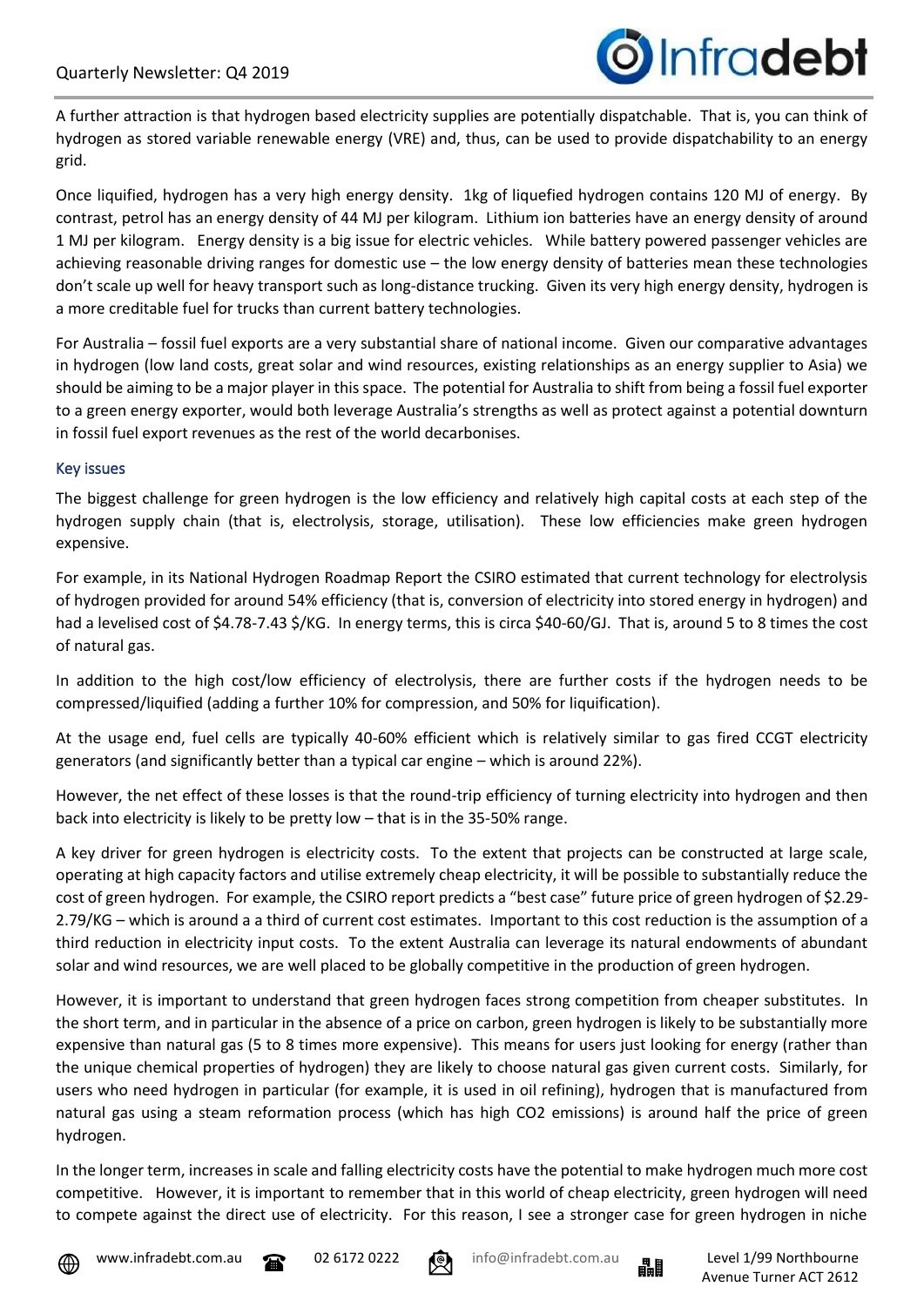

activities that leverage its very high energy density (for example, trucking) rather than as a broad stationary energy substitute.

# CPI + x% Return Targets – Is it the right objective?

Most balanced/growth superannuation funds express their return objectives to members as CPI + 3-4% after tax and fees. That is, funds are aiming to deliver long-term returns 3-4% above inflation. Looking back over the last 10 years, the average fund in the Superratings SR50 Growth universe has returned 8.3% a year compared to inflation of 2.1% a year. That is, a real return of 6.2% per annum. Compared to a 3-4% return target that sounds like a brilliant result …. but is it?

|                                   | 1 mth | 1 yr | 3 yrs | 5 yrs | 7 yrs | 10 yrs |
|-----------------------------------|-------|------|-------|-------|-------|--------|
| SR50 Growth (77-90) Index         | 1.4%  | 7.0% | 9.1%  | 9.5%  | 10.3% | 8.3%   |
| SR50 Balanced (60-76) Index       | 1.2%  | 6.9% | 8.5%  | 7.8%  | 9.1%  | 7.7%   |
| SR50 Capital Stable (20-40) Index | 0.4%  | 5.8% | 4.9%  | 4.9%  | 5.4%  | 5.6%   |

### Accumulation returns (% p.a. to end of September 2019)

Source: SuperRatings

Whether this is a fantastic result depends very much on what your objective is. If your objective with superannuation is to save during your working life and then spend the proceeds in a single year – then a simplistic CPI return objective is appropriate and the results over the last decade have been fantastic.

However, if the objective is to save sufficient capital to then spend it over a 25+ year retirement, then the objective needs to capture both cost of living (i.e. CPI) as well as capacity to generate investment returns in retirement.

A simplistic approach to measuring this would be to assume that at retirement, a retiree buys a 25-year fixed term annuity with annual indexation equal to CPI. For simplicity, I have ignored taxes and fees and assumed a return equal to the 10 year bond rate. In respect of inflation, for the period starting 2009 I have used actual inflation outcomes over the last decade (2.1%). For future inflation, I have used the breakeven inflation rate implied by the 10-year Commonwealth CPI bond (note if you used the RBA target range for inflation of 2-3% the results would be much worse).

| <b>Date</b>       | <b>CPI</b> | <b>10 Year Bond</b><br>Rate | <b>Implied Real</b><br>Return | Price of 25<br><b>Year Annuity</b><br>- Current<br><b>Dollars</b> | Price of 25<br><b>Year Annuity</b><br>- 2009 Dollars | <b>Annual</b><br><b>Inflation</b> |
|-------------------|------------|-----------------------------|-------------------------------|-------------------------------------------------------------------|------------------------------------------------------|-----------------------------------|
| September<br>2009 | 2.10%      | 5.43%                       | 3.33%                         | 16.79                                                             | 16.79                                                |                                   |
| September<br>2019 | 1.23%      | 0.96%                       | $-0.27%$                      | 25.90                                                             | 31.88                                                | 6.6%                              |

On these assumptions, a 25-year annuity in 2009, paying \$1 per year indexed at 2.1%, would have cost \$16.79. Or alternatively, a \$500,000 lump sum could have purchased an annuity indexed to inflation of just under \$30,000 per annum.

Fast forward to today, and much lower interest rates mean that a \$500,000 lump sum would only purchase an annuity of \$19,000 indexed to inflation. Or expressing this another way, to buy an annuity of \$1 in 2009 purchasing power



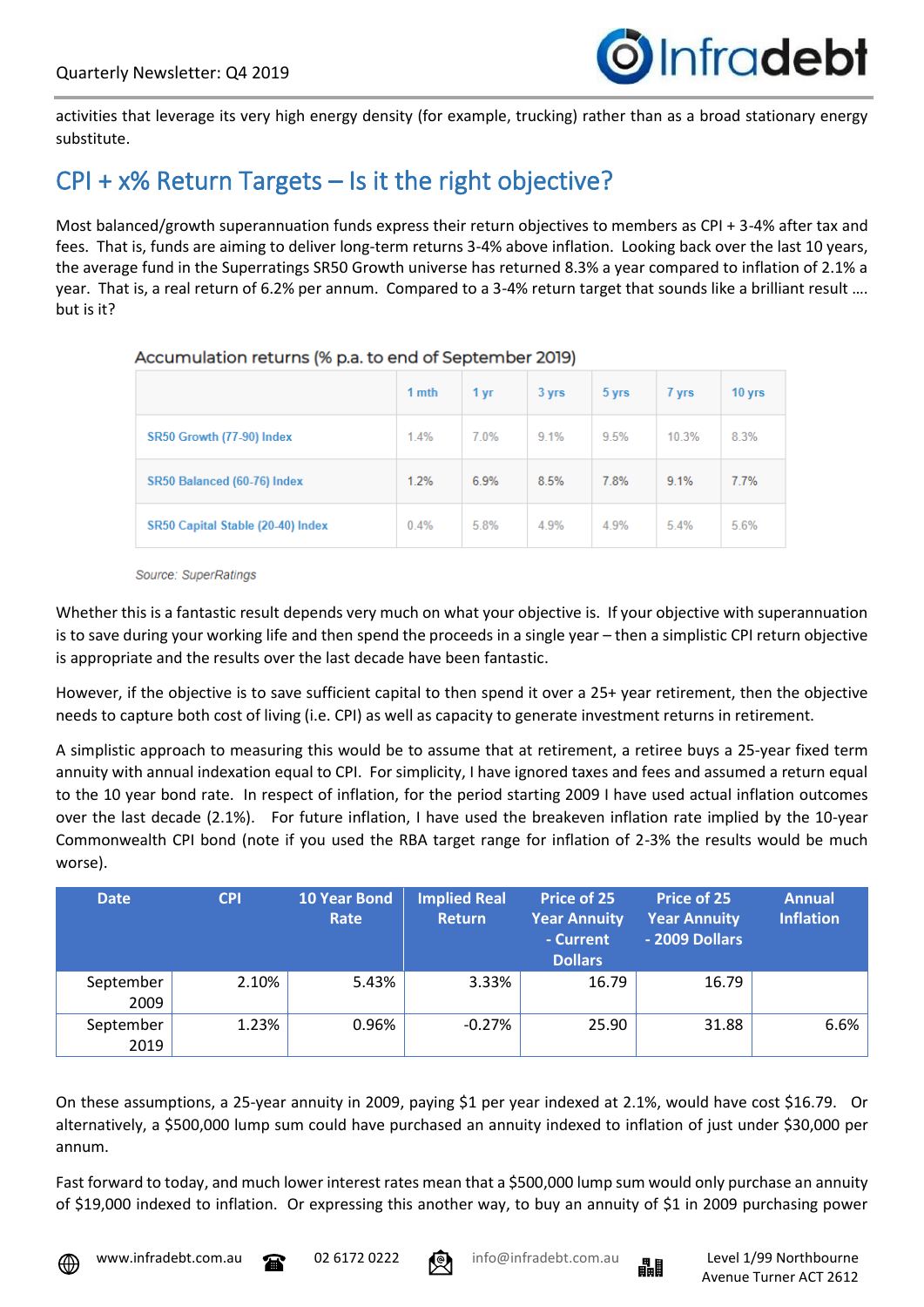

terms, for the next 25 years would cost \$31.88 not \$16.79. That is, the cost of a retirement income stream has almost doubled. Or put another way, from the perspective of a retiree - this is an inflation rate of 6.6% over the last 10 years.

In this context, the median growth option return of 8.3% has only delivered a return of 1.7% compared to this definition of inflation (and for those who opted for less investment risk and went with a capital stable or balanced option rather than a growth option the results are even worse).

This highlights that current asset values have been pumped up by falling yields, and the past decade of strong headline returns hasn't delivered much in terms of a higher standard of living in retirement for prospective retirees. Many of you in our readership group will be acutely aware of this issue, however, we do wonder whether the lack of conversation more broadly on this issue is creating a problem for the industry in the future – one which is intractable for older members in the accumulation phase from where we stand today. As it stands the focus in the broader media continues to be on relative annual performance (continually) rather than on what the real focus of our retirement income system should be – income in retirement.

# A soft patch for trade volumes

Economic theory posits that free trade increases the number of goods a consumer can purchase and decreases the cost of these goods through the promotion of competition. Nation states should focus on utilising their resources more efficiently by specialising in the production of goods and services where they have a comparative advantage. The net result is that the world economy is collectively better-off (in theory).

Despite the world economy being better off, in aggregate, there are of course winners and losers within each country and, thus, domestic political issues arise. Over the last 30 odd years of trade liberalisation, jobs have migrated to places where productivity is highest for the type of work being performed. In developed economies that has led to the hollowing out of traditional blue-collar jobs.

The United States, once the champion of free trade, has done an economic U-turn under Donald Trump whose policies revolve around American protectionism. Beyond simple rhetoric, the premise for the change in policy is driven by a range of perceived structural imbalances. To date, the US has applied tariffs to US\$550 billion of Chinese goods and China has applied tariffs to US\$185 billion of American goods. Both sides have also threatened qualitative measures.

From about September this year, both sides have been discussing either rolling back or delaying the implementation of further tariffs. During November, the US and China have allegedly agreed "in principle" to a timetable of rolling back tariffs, and as of Friday 13 December a 'phase 1' deal has been agreed, albeit with limited details.

Trade data statistics from the CPB World Trade Monitor show that world trade volumes have been falling from about September 2018. Over 2017 global trade volumes were growing at approximately 5%. This has since contracted to no growth since the start of the trade wars with the last data point of September 2019 showing a year on year decline of -1.12%. This is quite unusual (see chart below). Outside of recessions (see 2001 and 2008-9) it is rare for trade volumes to decline.







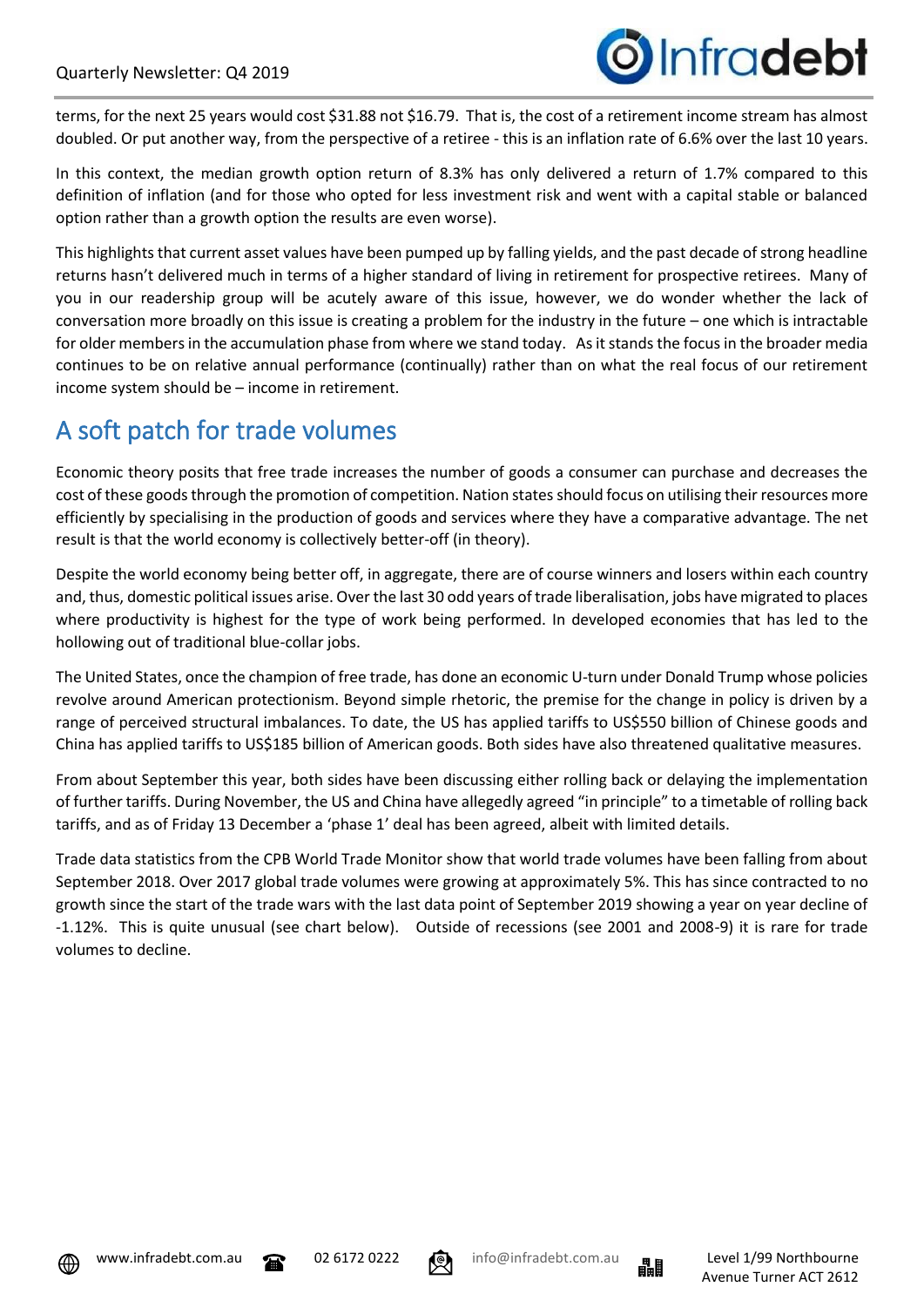

Similar contractions in trade have occurred at all major Australian container ports. At Port Botany, Australia's largest container port, the year on year growth rate for full containers is minus 4.4%. At the Port of Melbourne and Port of Brisbane, the same statistic is minus 3.3% and minus 3.7% respectively. Even though Australia has yet to be directly impacted by the US/China trade wars – the impact of declining trade volumes is already being felt.

On the outlook for international trade, the bullish view would be that it is in China and the US's joint interests to reach a rapprochement and that would see a resumption of "normal service" in trade terms. That is, a resumption of longterm growth.

The bearish view is that there is an enduring escalation of geopolitical tensions (including those focused on trade), encouraging both sides to shorten supply chains and locate more production internally (or at least within their direct sphere of influence). This could act as a headwind on trade volumes – which historically have grown much faster than GDP on the back of increased globalisation.

Unfortunately, given that any near-term deal between the US and China is unlikely to address the fundamental structural issues of the parties, the most likely scenario is probably the later.

# Growth vs Defensive Assets and APRA Heatmaps

For the policy wonks out there, one of the longest running debates in disclosure policy in Australia is what constitutes a growth or a defensive asset. The debate on how to classify asset classes between growth and defensive (and its subdebate on whether infrastructure is growth or defensive or some mixture of the two) has been going since the early 2000s. With its latest guidance as part of the introduction of APRA's "Heat Maps", this debate might be about to be resolved. This article tries to quickly address what are growth/defensive assets, why this matters, and the potential implications of the APRA heat maps framework.

# What is a Growth or Defensive Asset

ASIC's money smart glossary defines growth and defensive assets as follows.



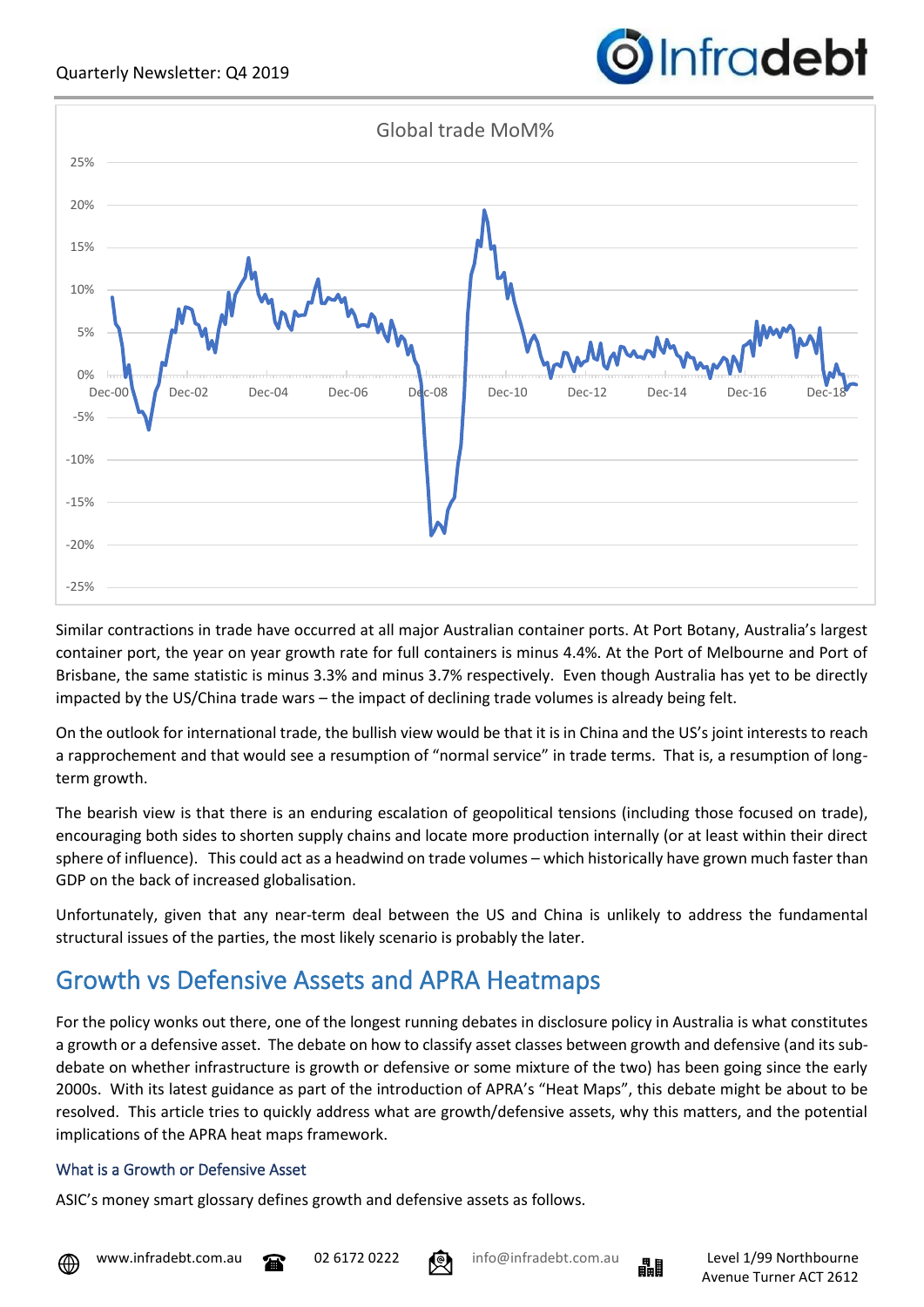

#### *growth asset*

*Assets such as shares and property that not only produce an income but have the potential to grow in value over time.*

#### *defensive asset*

#### *Cash or fixed interest investments that are generally low risk and less volatile than growth investments.*

While most people agree that listed shares are growth (and so is private equity and venture capital) and that cash and fixed income are defensive, the disagreements tend to focus on the mid-risk assets. That is, asset classes such as infrastructure equity, property and hedge funds – should they be classified as growth or defensive or some split?

A key measure, reported by most superannuation funds, is the growth/defensive split or growth assets percentage. That is, for each investment option what is the split in the strategic asset allocation, between growth and defensive assets.

At the moment, individual superannuation funds have different approaches to classifying growth versus defensive assets, and report their allocations based on these varying approaches. This makes it difficult for consumers as growth asset allocations are not comparable between funds. The bulk of the divergences arise due to the treatment of unlisted infrastructure and property investments. Given that property and infrastructure can account for up to 20% of a balanced option's asset allocation – how these asset classes are classified can make a big difference to the overall growth assets percentage.

Under the proposed APRA heatmaps there are pre-specified categorisations of asset classes into growth and defensive. In particular:

- Unlisted infrastructure equity and property is 75% growth and 25% defensive
- Listed infrastructure is 100% growth
- Commodities and "other" is 50% growth and 50% defensive.

While different people would have different perspectives on whether these allocations are correct, at least they provide a consistent framework, which will allow growth assets percentages to be comparable across funds.

#### Why Does it Matter?

Growth assets percentage is seen as a proxy for the risk of an investment option. That is, a higher growth assets allocation is assumed to be correlated with higher volatility of returns as well as a greater frequency or severity of negative returns.

In addition, a fund's growth asset percentage is used to group similar options into performance surveys. For example, the SuperRatings SR50 Balanced Growth surveys are of options that self-report a 60%-75% and 77%-90% growth assets percentage, respectively. In this context, growth assets percentage is a key driver of which peer universe a fund is benchmarked against. Given the importance of league table performance in attracting and retaining members, this creates substantial pressure on the reported growth assets percentage. In particular, there is a strong incentive to classify infrastructure assets as defensive – allowing a fund to push for higher returns while staying in the same league table category.

This raises the question, is a growth asset percentage the best proxy of risk? If you were trying to assess the risk profile of a fund, is this the one number you would choose to use?

The key advantages are:

• Objective – or at least now, how assets are classified between growth and defensive is more objective (leaving the mysterious other category to one side);







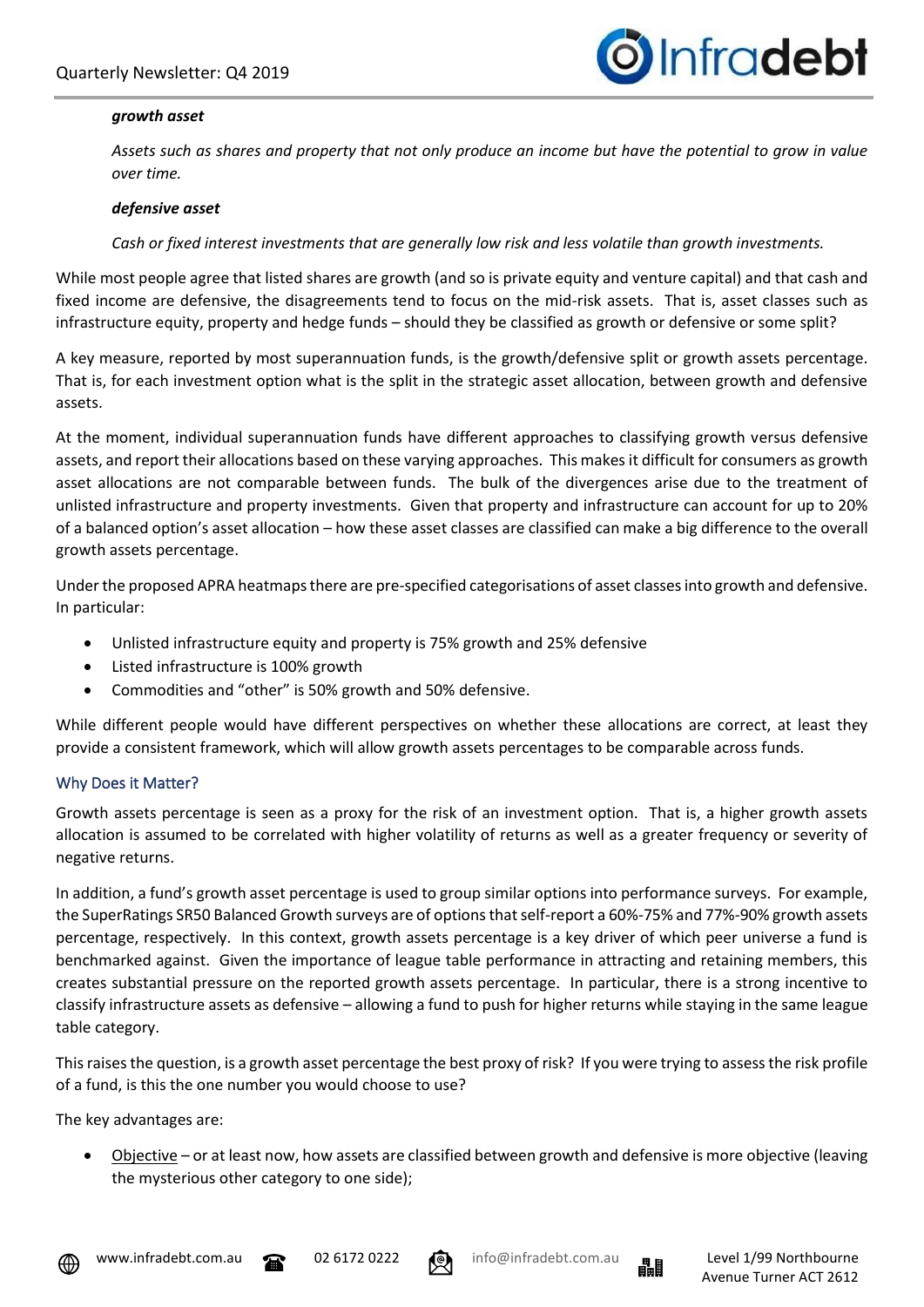

- Not reliant on historic performance data can be applied to newly created investment options or updated if an investment option changes its investment strategy; and
- Simple/transparent unlike anything that is reliant on complicated capital market returns, standard deviation and correlation matrix inputs.

A key disadvantage is that it takes no consideration of the details of the underlying assets. For example:

- Cash on deposit with the RBA would be treated the same as Venezuelan bonds 100% defensive!;
- an investment in venture capital is treated as the same risk as an unlevered investment in an office building with a long-term government tenant; and
- an investment in Transurban is as risky as an investment in Telsa (or WeWorks).

Growth assets percentage provides some insight into risk and is quite good for comparing options within a fund (for example, comparing the Balanced and Growth member investment choices of the one fund), but it provides no information on the risk profile within the growth or defensive bucket. For this reason, it is quite a poor measure of risk.

What about alternatives:

- 1. Standard risk measure. This is the probability of a negative return based on the fund's (or its consultant's) return, standard deviation and correlation assumptions. The problem with the standard risk measure is that it is not standard. Different funds use different assumptions and, hence, they are not comparable across funds.
- 2. Probability of a negative return government mandated assumptions/methodology. You could correct the problems with the standard risk measure by having a mandated consistent set of assumptions. This would make it comparable. However, it would mean regulators would need to set standard assumptions – which would inevitably be wrong at some point in time. While standardised capital markets risk and return assumptions for listed asset classes aren't too difficult, creating standardised assumptions for unlisted asset classes such as infrastructure or hedge funds would be difficult/controversial.
- 3. Standard deviation of returns based on historic data. This is objective but can't be applied to funds without a return history. Furthermore, where some funds have large allocations to unlisted assets which aren't marked to market daily, it raises potential questions that the lower volatility of those strategies reflects smoothing of returns rather than a genuine difference in risk profile.
- 4. Standard deviation government mandated assumptions/methodology. Really the same as the chance of a negative return (point 2 above) with most of the same issues.

### Conclusion

Growth assets percentage with government mandated classifications is probably the best of a bad bunch. Its consistent and simple. It's just not very accurate. Maybe it gets you within +/- 10% on the risk profile of a typical superannuation fund, but not within +/- 1%.

Examples of issues that would be missed:

- Are property investments geared or ungeared?
- Are defensive assets all cash/government bonds or does it have substantial credit exposure (ie junk bonds, emerging markets, private credit)?
- What is the currency hedging strategy?
- Strategic discipline will the trustee/manager hold its nerve through an investment downturn?
- How effective is diversification within the fund (both between assets classes and within assets classes)?
- What is the liquidity risk of the fund's investments?